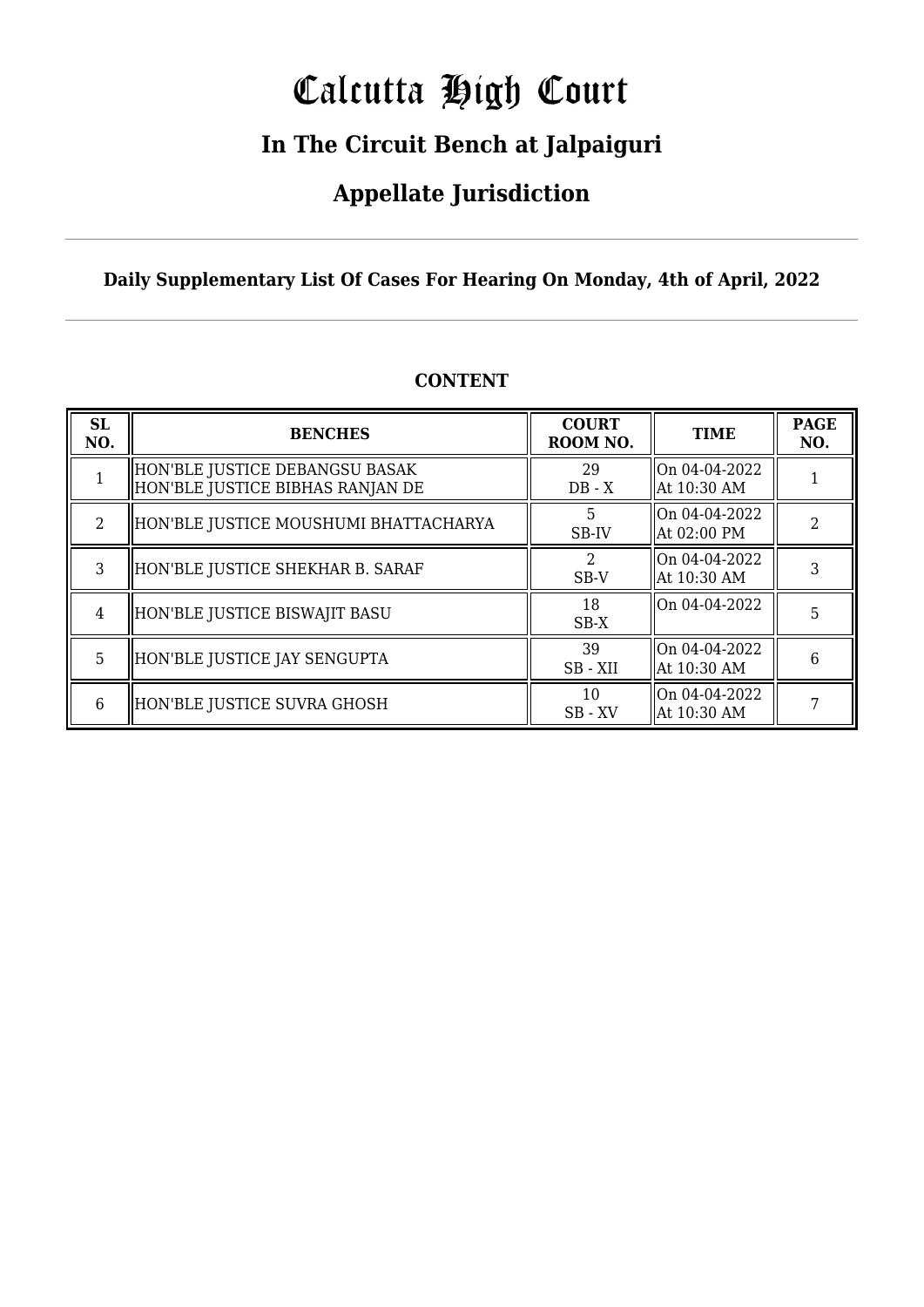

**DAILY CAUSELIST For Monday The 4th April 2022**

**COURT NO. 29 DIVISION BENCH (DB - X) AT 10:30 AM HON'BLE JUSTICE DEBANGSU BASAK HON'BLE JUSTICE BIBHAS RANJAN DE (VIA VIDEO CONFERENCE)**

#### **FROM PRINCIPAL BENCH**

#### **APPLICATION FOR ANTICIPATORY BAIL**

| 1 | CRM(A)/135/2022                | SANJAY KUMAR GHOSH<br>VS                           | MONIRUZZAMAN           |
|---|--------------------------------|----------------------------------------------------|------------------------|
|   |                                | State of West Bengal                               |                        |
|   |                                | <b>APPLICATION FOR BAIL</b>                        |                        |
| 2 | CRM(NDPS)/73/2022 MUNTYAZ KHAN | VS<br>State of West Bengal                         | <b>SOBHAN MAJUMDER</b> |
| 3 | CRM(DB)/76/2022                | <b>TULSI CHHETRI</b><br>VS<br>State of West Bengal | MADHUSHRI DUTTA        |
| 4 | CRM(DB)/80/2022                | DIPAK ROY<br>VS<br>State of West Bengal            | MADHUSHRI DUTTA        |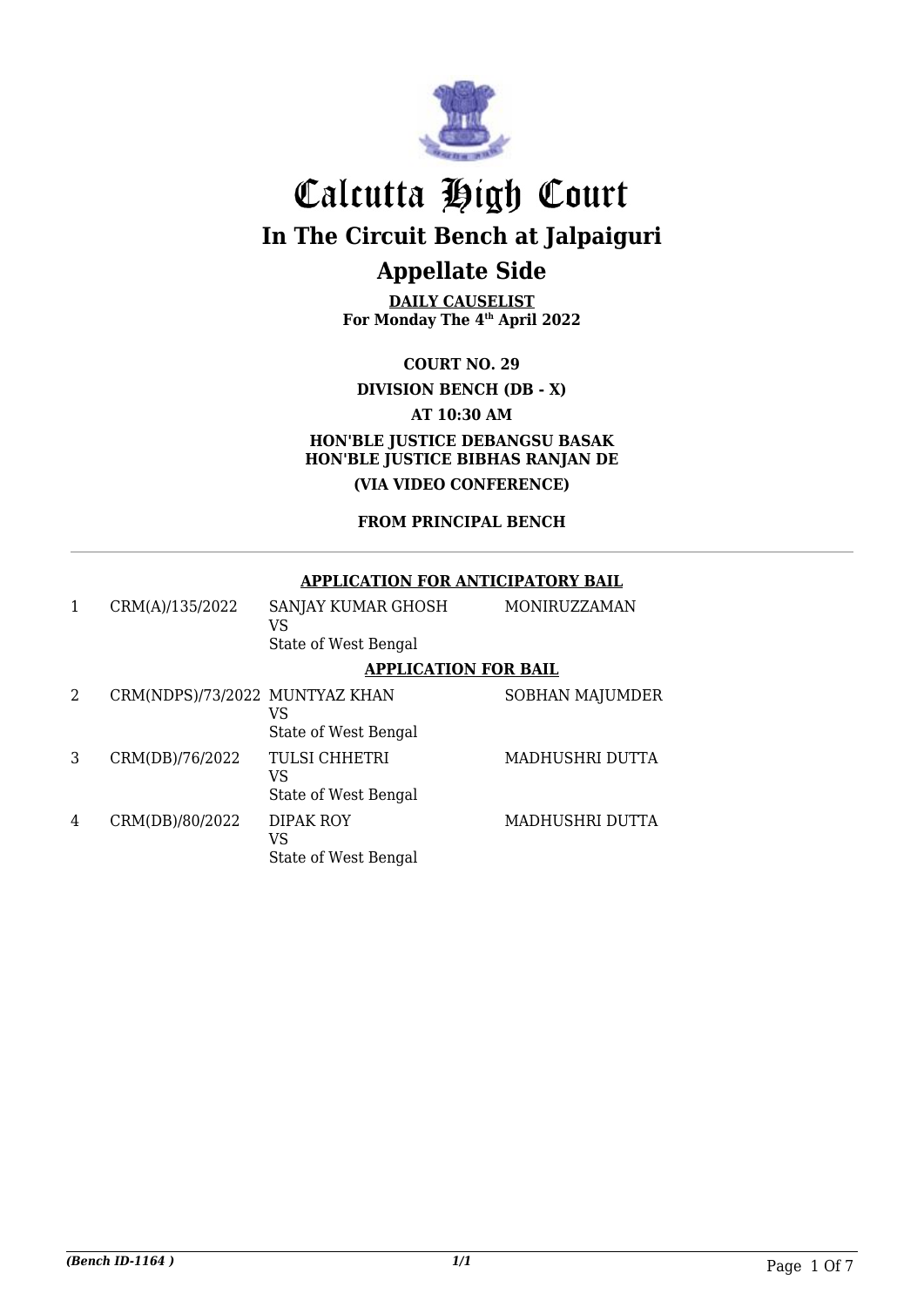

**DAILY CAUSELIST For Monday The 4th April 2022**

**COURT NO. 5 SINGLE BENCH (SB-IV) AT 2:00 PM HON'BLE JUSTICE MOUSHUMI BHATTACHARYA (VIA VIDEO CONFERENCE)**

**FROM PRINCIPAL BENCH**

#### **CONTEMPT APPLICATION**

|    | CPAN/71/2021 | SUDHAKAR CHAKRABORTY<br>VS<br>NILANJANA DASGUPTA                  | KUMAR SHANTANU |
|----|--------------|-------------------------------------------------------------------|----------------|
| in | WPA/72/2021  | SUDHAKAR CHAKRABORTY<br>VS<br>THE STATE OF WEST<br>BENGAL AND ORS | KUMAR SHANTANU |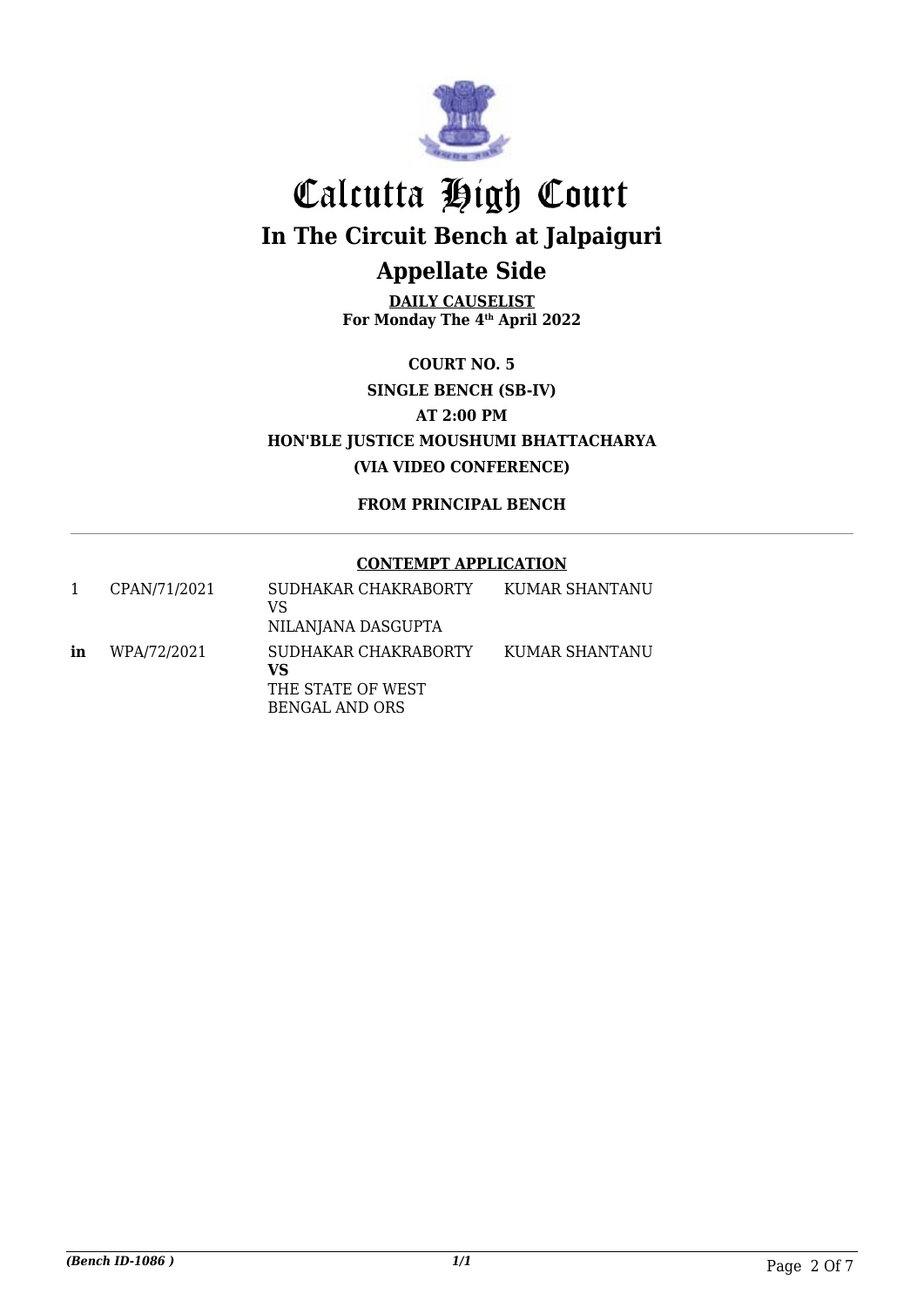

**DAILY CAUSELIST For Monday The 4th April 2022**

**COURT NO. 2 SINGLE BENCH (SB-V) AT 10:30 AM HON'BLE JUSTICE SHEKHAR B. SARAF (VIA VIDEO CONFERENCE)**

#### **FROM PRINCIPAL BENCH**

#### **(AFTER ORIGINAL SIDE MATTERS)**

#### **CONTEMPT APPLICATION**

| 1  | WPCRC/1/2022        | UJJAL KUMAR DEY<br><b>VS</b><br>PANKAJ TAMANG                                   | <b>SUBINAY DEY</b> |
|----|---------------------|---------------------------------------------------------------------------------|--------------------|
| in | WPA/377/2021        | UJJAL KUMAR DEY<br><b>VS</b><br>THE STATE OF WEST<br><b>BENGAL AND ORS</b>      | <b>SUBINAY DEY</b> |
| 2  | <b>WPCRC/2/2022</b> | <b>SUBAL BARMAN</b><br><b>VS</b><br>PANKAJ TAMANG                               | <b>SUBINAY DEY</b> |
| in | WPA/267/2021        | <b>SUBAL BARMAN</b><br><b>VS</b><br>THE STATE OF WEST<br><b>BENGAL AND ORS</b>  | <b>SUBINAY DEY</b> |
| 3  | CPAN/41/2021        | <b>MANIBALA DAS</b><br>VS.<br>PANKAJ TAMANG                                     | <b>SUBINAY DEY</b> |
| in | WPA/271/2021        | <b>MANIBALA DAS</b><br><b>VS</b><br>THE STATE OF WEST<br><b>BENGAL AND ORS</b>  | <b>SUBINAY DEY</b> |
| 4  | CPAN/42/2021        | <b>DULAL SARKAR</b><br><b>VS</b><br>PANKAJ TAMANG                               | <b>SUBINAY DEY</b> |
| in | WPA/273/2021        | <b>DULLAL SARKAR</b><br><b>VS</b><br>THE STATE OF WEST<br><b>BENGAL AND ORS</b> | <b>SUBINAY DEY</b> |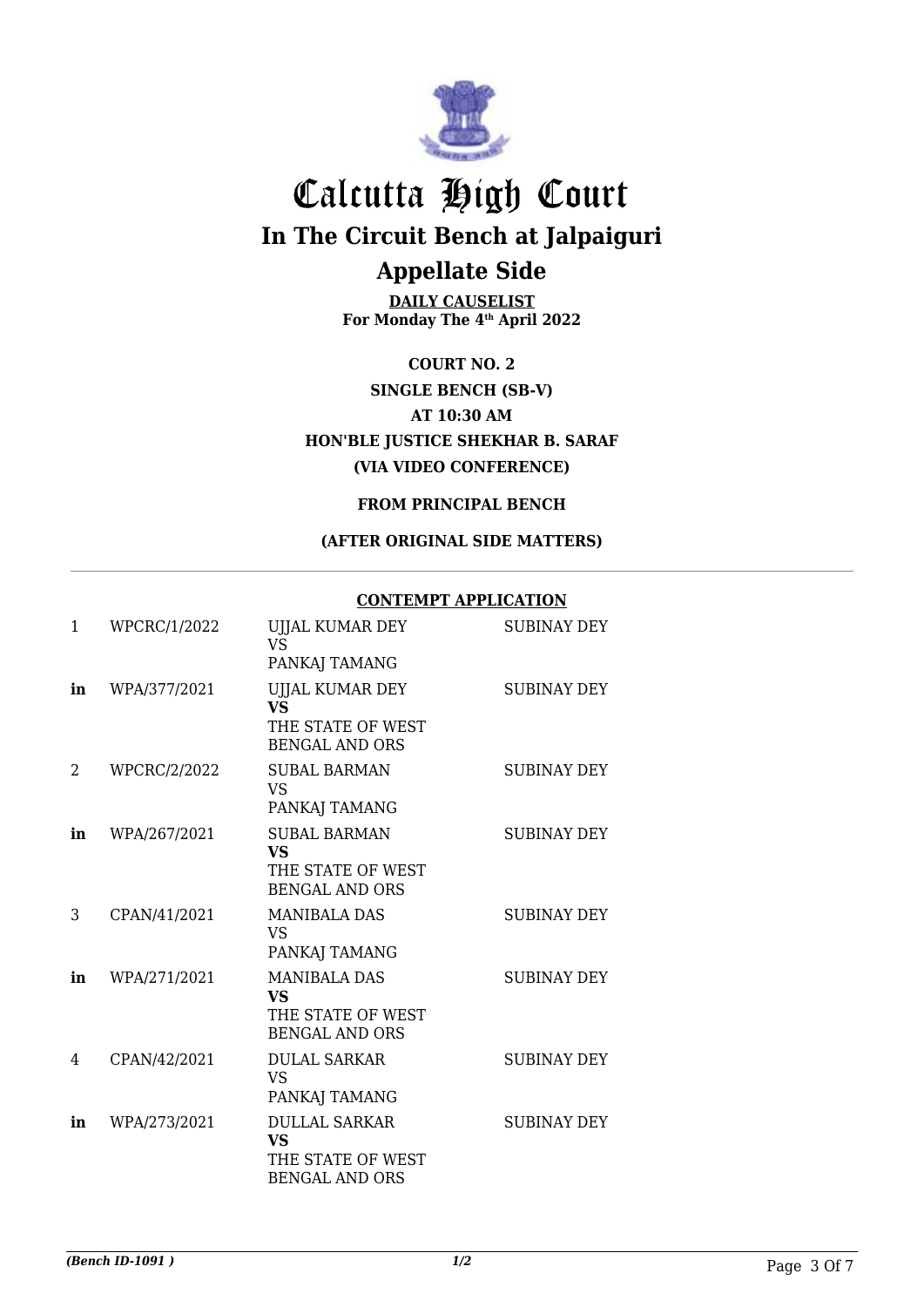| 5  | CPAN/43/2021 | DEBI CHARAN SARKAR<br>VS<br>PANKAJ TAMANG                                | <b>SUBINAY DEY</b> |
|----|--------------|--------------------------------------------------------------------------|--------------------|
| in | WPA/177/2021 | DEBI CHARAN SARKAR<br>VS<br>THE STATE OF WEST<br><b>BENGAL AND ORS</b>   | <b>SUBINAY DEY</b> |
| 6  | CPAN/44/2021 | KRISHNA GHOSH<br>VS<br>PANKAJ TAMANG                                     | <b>SUBINAY DEY</b> |
| in | WPA/269/2021 | <b>KRISHNA GHOSH</b><br>VS<br>THE STATE OF WEST<br><b>BENGAL AND ORS</b> | SUBINAY DEY        |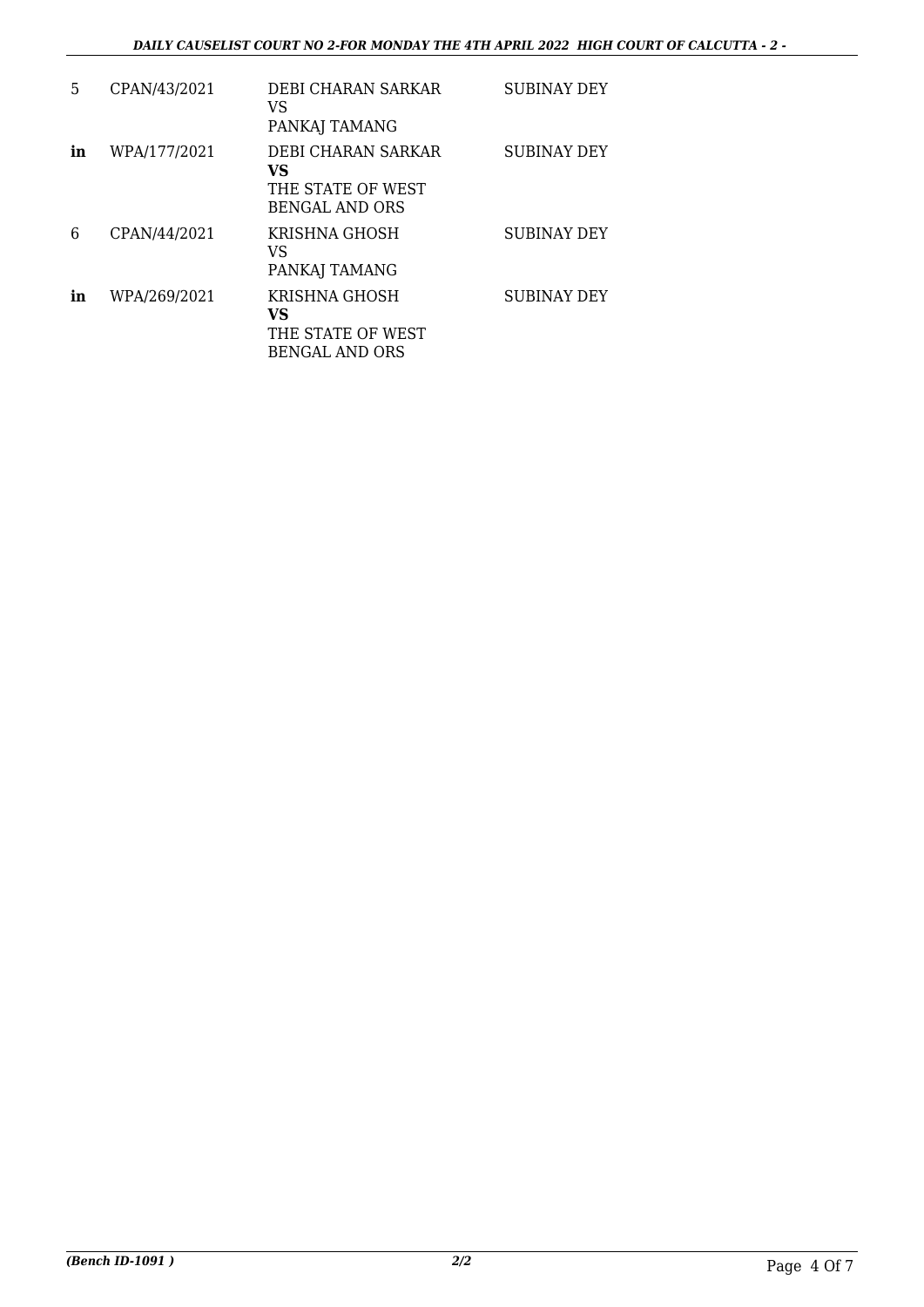

**DAILY CAUSELIST For Monday The 4th April 2022**

> **COURT NO. 18 SINGLE BENCH (SB)**

#### **HON'BLE JUSTICE BISWAJIT BASU**

#### **MOTION**

1 CO/24/2022 UTPAL GHOSH

VS SADHAN PRAMANIK AND ORS

SHIBAJI KUMAR DAS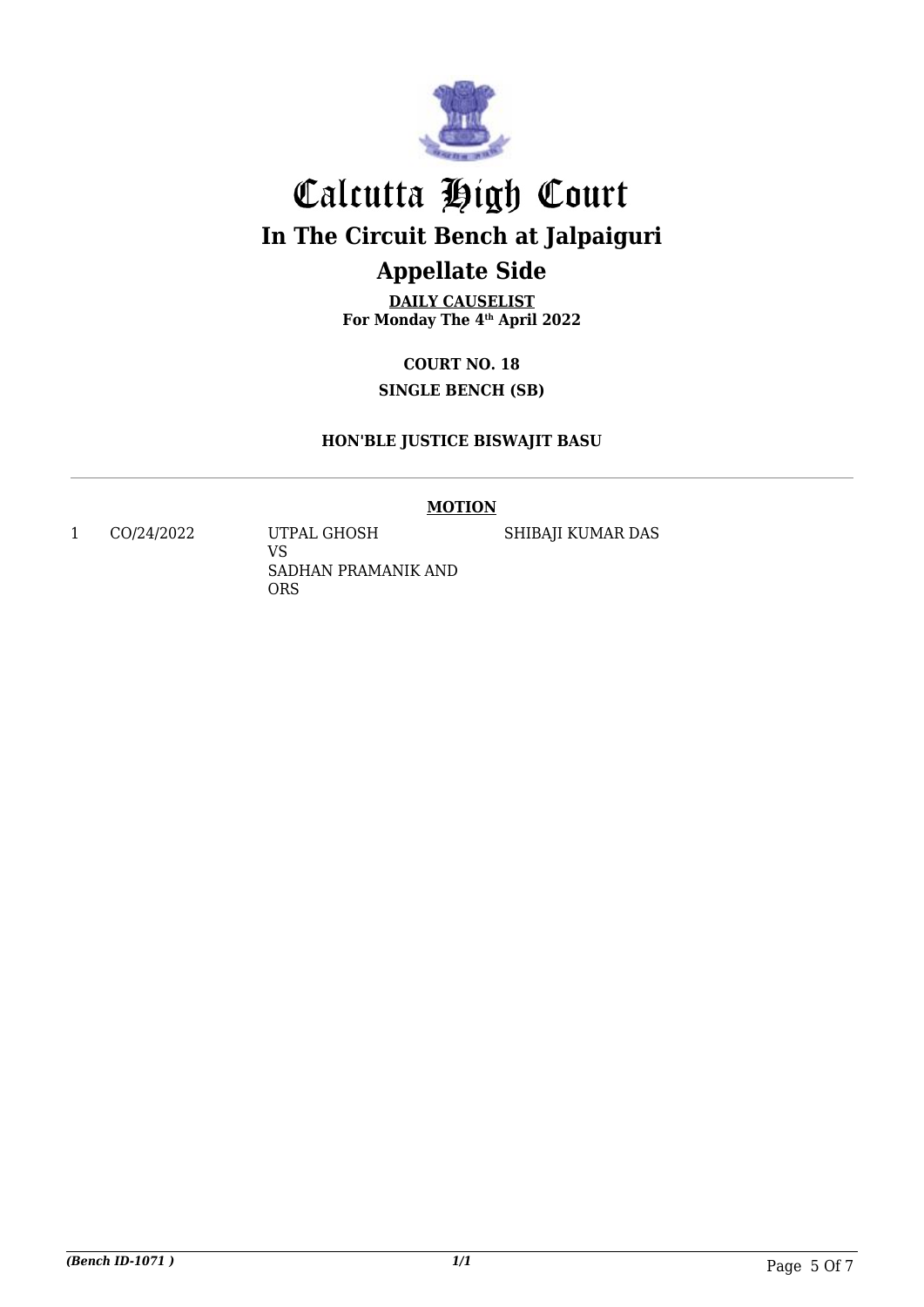

**DAILY CAUSELIST For Monday The 4th April 2022**

**COURT NO. 39 SINGLE BENCH (SB - XII) AT 10:30 AM HON'BLE JUSTICE JAY SENGUPTA (VIA VIDEO CONFERENCE)**

#### **FROM PRINCIPAL BENCH**

#### **CRIMINAL MOTION**

| 1 | CRR/56/2022 | KRISHNAKANTA BARMAN<br>VS<br>State of West Bengal                | PRONOJIT ROY          |
|---|-------------|------------------------------------------------------------------|-----------------------|
| 2 | CRR/58/2022 | <b>ASIT SARKAR</b><br>VS<br><b>SOLANKI SARKAR</b>                | <b>ANITA SHAW</b>     |
| 3 | CRR/59/2022 | RIMPI AGARWAL<br>VS<br><b>SUMEET AGARWAL</b>                     | RUPSA SREEMANI        |
| 4 | CRR/60/2022 | AMARNATH MISHRA<br>VS<br><b>SMT PRIYANKA KUMAR</b><br>JHA@MISHRA | <b>INDRAKANTA JHA</b> |